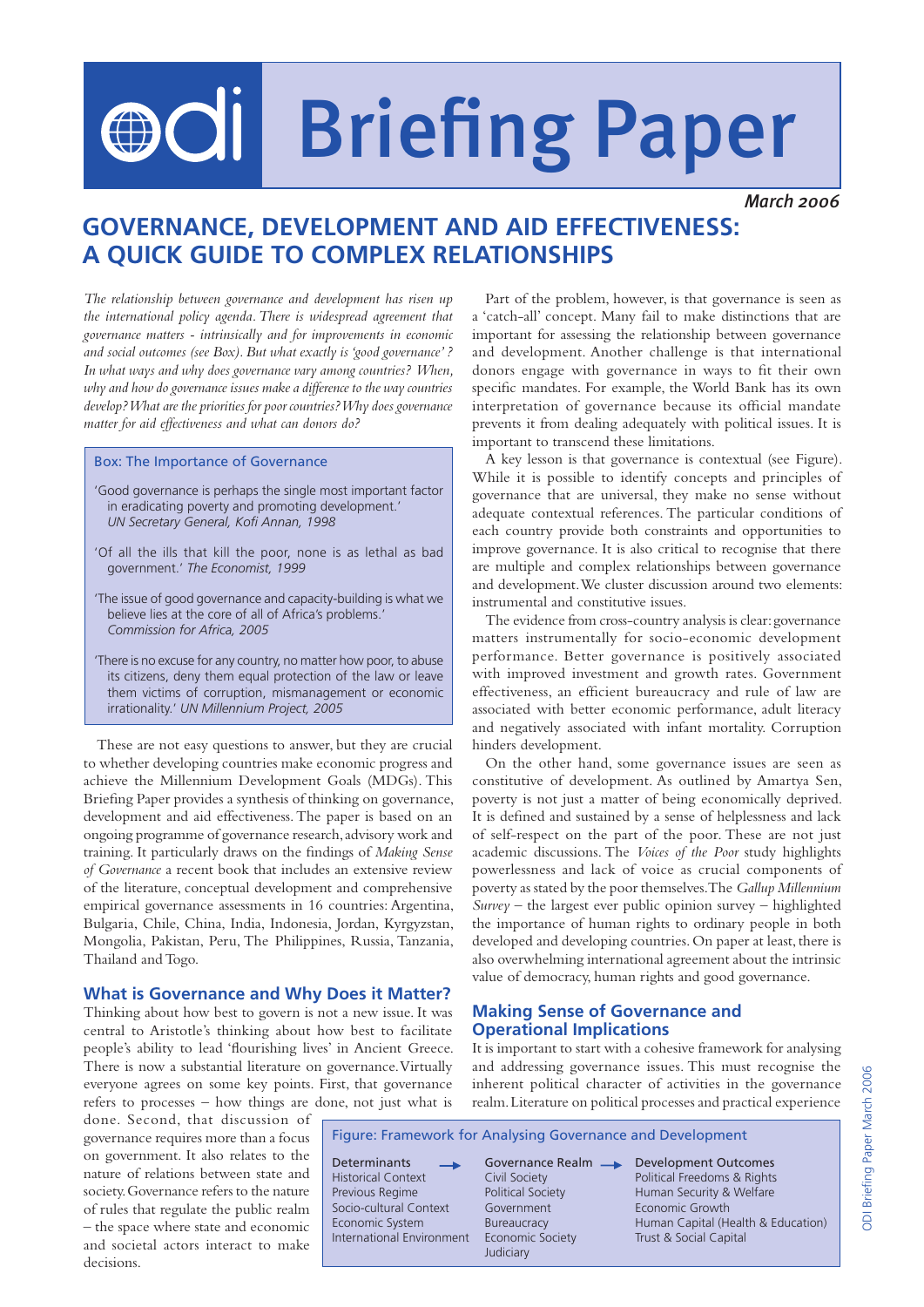highlight six main 'arenas' of governance:

- i. Civil Society, where citizens raise and become aware of political issues;
- ii. Political Society, where societal interests are aggregated;
- iii.Government, executive stewardship of the system as a whole;
- iv. Bureaucracy, where policies are implemented;
- v. Economic Society, refers to state-market relations; and
- vi. Judiciary, where disputes are settled.

But what is 'good' governance? Many equate good governance with a Western model of liberal democracy. To go beyond this ethnocentric perspective, it is necessary to relate good governance to a set of universal principles. The *Making Sense of Governance* book identifies six core principles that are widely accepted by researchers and governance stakeholders in developing and transitional societies around the world:

- Participation: the degree of involvement by affected stakeholders.
- Fairness: the degree to which rules apply equally to everyone in society.
- Decency: the degree to which the formation and stewardship of the rules is undertaken without humiliating or harming people.
- Accountability: the extent to which political actors are responsible to society for what they say and do.
- Transparency: the degree of clarity and openness with which decisions are made.
- Efficiency: the extent to which limited human and financial resources are applied without unnecessary waste, delay or corruption.

Each principle can then be applied to each governance arena to give a core set of issues. Table 1 highlights 36 issues, based on theory and practice, that are central to discussions of governance.

# **Assessing Governance: The Need for Rigorous Independent Approaches**

If governance matters, so does the need for more reliable and valid data on key governance processes. Better information can provide a basis for: understanding a context; identifying what

the main challenges and opportunities are  $-$  for governance and other aid interventions; identifying reform priorities; and monitoring change.

A serious challenge is the lack of reliable and valid (and comparable) data on key governance concerns. Assessing governance poses challenges that are very different from other socio-economic issues. First, there are few objective or 'hard' indicators that make sense, therefore indicators tend to be based on subjective criteria. This is not a fatal drawback – perceptions of efficiency and legitimacy do matter – but such data should be treated with care. Second, governance remains a sensitive issue making it difficult to collect data.

There are increasing numbers of sources of information on governance in developing countries. Some of the approaches used include:

- Specific institutional diagnostics (in key organisations such as tax and customs authorities) can help set benchmarks, monitor governance situations and provide the basis for interventions to improve governance.
- Specific governance indicators, usually generated as part of cross country comparisons, are increasingly used. They remain problematic – generally being provided by international panels comprising only a few individuals or that focus on a narrow set of issues. Public surveys can be more useful.
- Aggregate indicators developed by the World Bank Institute, these are helpful in providing broad comparative assessments and are a valuable starting point. But, there are many methodological challenges with aggregation and the indicators often have substantial margins of error.

The problem is that existing indicators provide poor measures of key governance processes. More generally, doubts still exist concerning both what we measure and how we do it. Without advance on such issues, it is risky to make judgements about how governance varies across the developing world, what the key issues for reform are and what are appropriate aid interventions.

To help overcome current shortcomings, a team of researchers have developed a new, systematic approach to generating *Comprehensive Governance Assessments* at the national level. The approach has the benefits that it: focuses on key arenas of the political process; adopts a set of universal principles;

| Principle /<br>Arena | Participation                                       | <b>Fairness</b>                                       | Decency                                              | Accountability                                            | Transparency                                   | Efficiency                                  |
|----------------------|-----------------------------------------------------|-------------------------------------------------------|------------------------------------------------------|-----------------------------------------------------------|------------------------------------------------|---------------------------------------------|
| Civil society        | Freedom of<br>association                           | Society free from<br>discrimination                   | Freedom of<br>expression                             | Respect for<br>governing rules                            | Freedom of the<br>media                        | Input in policy<br>making                   |
| Political society    | Legislature<br>representative of<br>society         | Policy reflects<br>public<br>preferences              | Peaceful<br>competition for<br>political power       | Legislators<br>accountable to<br>public                   | Transparency of<br>political parties           | Legislative<br>function affecting<br>policy |
| Government           | Intra-governmental<br>consultation                  | Adequate<br>standard of<br>living                     | Personal security<br>of citizens                     | Security forces<br>subordinated to<br>civilian government | Government<br>provides accurate<br>information | Best use of<br>available<br>resources       |
| <b>Bureaucracy</b>   | Higher civil<br>servants' part of<br>policy-making  | Equal access to<br>public services                    | Civil servants<br>respectful towards<br>citizens     | Civil servants<br>accountable for<br>their actions        | Clear decision-<br>making process              | Merit-based<br>system for<br>recruitment    |
| Economic society     | Consultation with<br>the private sector             | Regulations<br>equally applied                        | Government's<br>respect property<br>rights           | Regulating private<br>sector in the public<br>interest    | Transparency in<br>economic policy             | Interventions free<br>from corruption       |
| Judiciary            | Consultative<br>processes of<br>conflict resolution | Equal access to<br>justice for all<br><i>citizens</i> | Hunan rights<br>incorporated in<br>national practice | Judicial officers held<br>accountable                     | Clarity in<br>administering<br>justice         | Efficiency of the<br>judicial system        |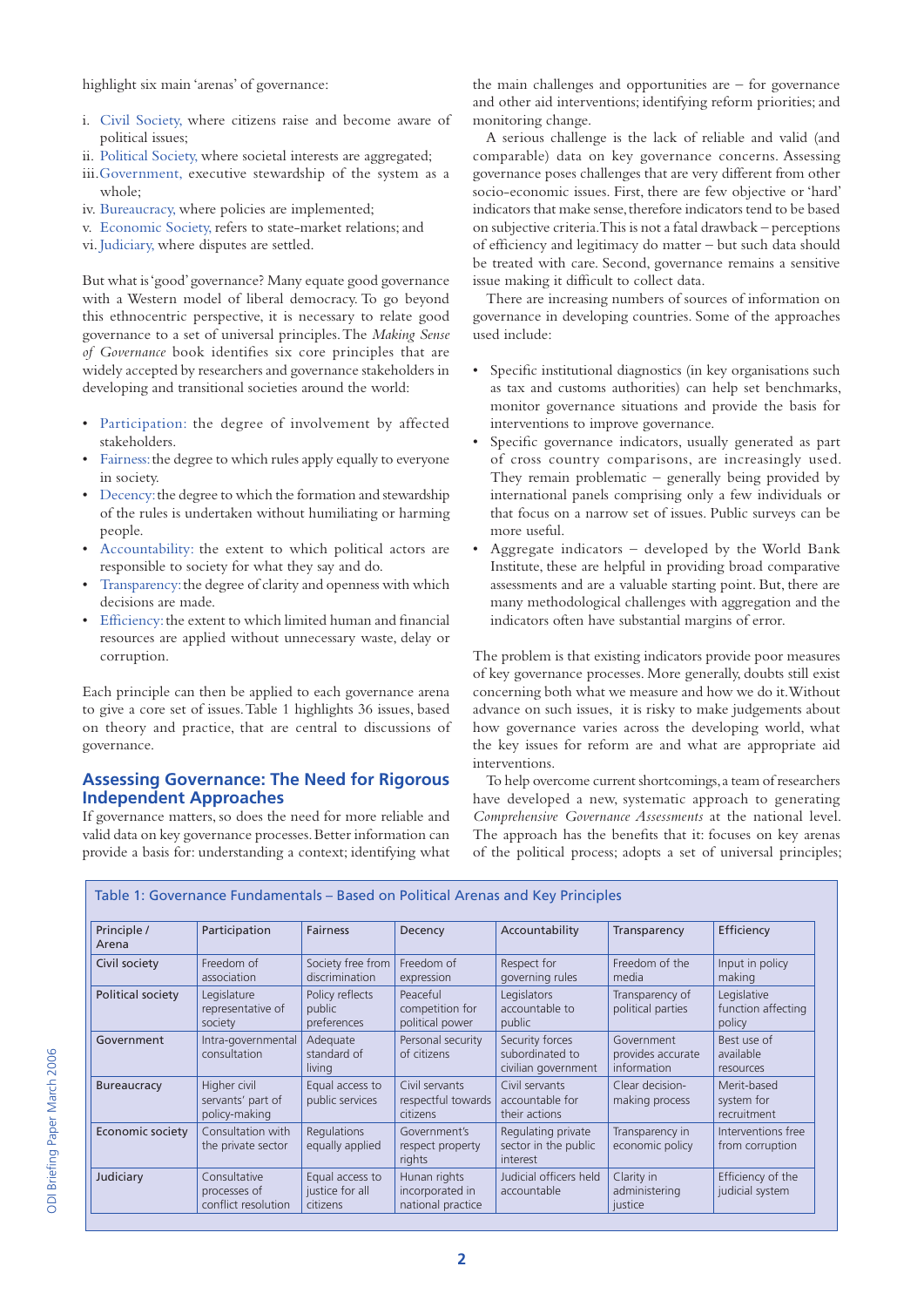draws on the views of a panel of experts within each country; generates qualitative as well as quantitative information; and is independently managed – adding to its accuracy and legitimacy. By regularly assessing the views on governance among stakeholders in a given country, it becomes increasingly possible to see how governance affects regime legitimacy and development performance.

#### **Key Governance Challenges**

The findings of the *Making Sense of Governance* book, comparing 16 developing countries (accounting for 51% of the world's population), highlight significant governance challenges and opportunities. Assessments range considerably across developing countries and over time. Importantly, ratings for specific governance issues also vary greatly within countries; broad or aggregate ratings miss this detail. An indication of the types of empirical findings is provided in Table 2. More generally, some of the more important findings of the book can be summarised as follows with reference to each arena:

Civil Society: Space for civil society is increasingly open. However, public input into policy remains quite limited. Peoples' views tend to be ignored or misrepresented.

Political Society: Most striking here is the low rating for the accountability of legislators. The respondents noted that legislators tend to ignore the public's interests and that many legislators run for office because of financial advantages. Decision-making processes are often not clear and patronage remains prevalent in the public realm.

Government: The good news here is that in many countries the military is increasingly seen as subordinate to civil government. There are also interesting findings on regime type. Governments can gain legitimacy from strong development performance. On its own, being elected is not a guarantee of legitimacy.

Bureaucracy: Ratings for the accountability and transparency of the bureaucracy are generally low. Since bureaucratic accountability and transparency are central for delivering services to the public, they deserve further attention as countries push to achieve the MDGs.

Economic Society: There are multiple comments of a general character to suggest that cronyism and bribery are quite common in the transactions between government and the private sector. Government officials, especially politicians, do not hesitate to ask for a 'piece of the cake' when business transactions are being negotiated. For example, corruption was identified as the number one governance problem in India.

| Indicator                                    | Togo | Argentina | India |
|----------------------------------------------|------|-----------|-------|
| Freedom of expression                        | 2.55 | 3.97      | 4.11  |
| Civil society input in policy making         | 1.79 | 1.86      | 2.61  |
| Legislature representative of society        | 1.67 | 2.17      | 2.83  |
| Legislators accountable to public            | 1.83 | 2.20      | 2.56  |
| Military subordinated to civilian government | 1.75 | 4.23      | 4.67  |
| Civil servants accountable                   | 1.95 | 2.11      | 2.92  |
| Government's respect property rights         | 2.67 | 2.74      | 3.21  |
| Regulations equally applied                  | 2.76 | 2.36      | 3.18  |
| Equal access to justice for all citizens     | 2.19 | 2.43      | 2.86  |
| Judicial officers held accountable           | 2.12 | 2.21      | 2.92  |

Table 2: Governance Assessments: Selected Indicators, 2000

*Note:* The full Governance Assessments include 36 indicators over different time periods. We have highlighted 10 here for three countries for indicative purposes. The higher the rating (on a scale of 1-5), the better governance is perceived by a group of experts from across the governance realm.

For more information, see: http://www.odi.org.uk/wga\_governance

 'Right from birth to death nothing happens without bribery and corruption. People can neither live nor die with dignity.' *A governance expert in India*

Judiciary: There are major concerns regarding the quality of justice systems. One is that 'money buys justice'. A second refers to inefficiency and the slow processing of cases – a common view is that 'justice delayed is justice denied'. A third highlights that many of the poor and illiterate people fear to approach the courts.

## **Improving Governance: What to Focus On and Where to Start?**

The broad definition of governance and the high priority attached to it has had an unfortunate byproduct – developing countries are showered with governance issues to consider. Merilee Grindle has made the sensible call to distinguish between the 'essential and the merely desirable'. An outline of the core governance agenda, based on theory and practice, is contained in Table 1. This provides a cohesive and comprehensive set of governance issues that matter for state legitimacy and effectiveness.

The matrix provides a comprehensive, long term agenda for progressive governments. But, where to start? Focus is often crucial, though for some countries it may be necessary to work on certain critical fronts at the same time. Reforms may well complement each other. For example, better service delivery is associated with both transparency and accountability (alone, neither lead to improved performance).

Rather than be ideologically driven, in the short term it is important to start with where a country is.

- i. What is the current situation with regard to the core governance agenda? What are the main barriers and weak points?
- ii. Strategically, it will then be important to focus on reforms that are politically feasible. Experience constantly reminds us that reform is a political not just a technical exercise.
- iii. And local context will affect the approach taken. Experience highlights that countries often deal with similar challenges in quite different ways.

In some countries, there remain constraints to expanding civil and political freedoms. However, substantial progress can be made in other governance areas – administrative performance,

> state-market relations and rule of law. And these can help accelerate socio-economic development and thereby the legitimacy of a regime. In the longer term, however, advances in civil and political society are seen as a foundation for state legitimacy.

> In other contexts, there may be scope for rapid advances in civic freedoms and promoting more open political systems. Such reforms do not necessarily lead to accelerated economic performance, but they are important in their own right. And poor countries across the world – from Tanzania to Mongolia to Chile – have shown that countries do not need to be rich to have relatively high standards of political governance.

# **Governance Considerations and Aid Policy: Towards a Systematic Approach**

Donors now widely accept that the quality of governance does matter for development performance and aid effectiveness. They have expanded their work on governance and political issues. This includes: